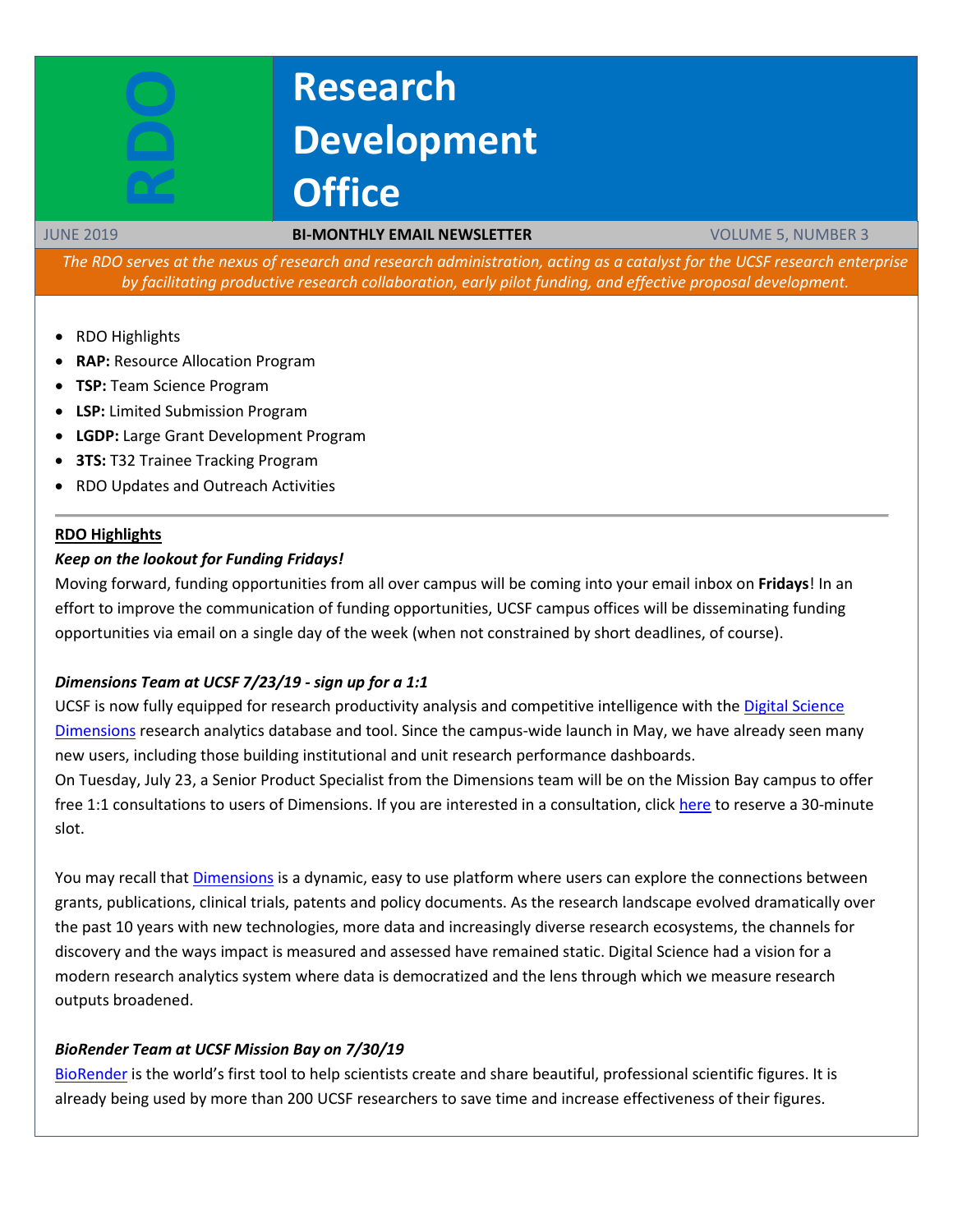*"Shiz Aoki, the Co-Founder of BioRender, just came over to my lab to introduce us to the BioRender platform. We were absolutely blown away by its capacities. I think it could completely revolutionize the way we communicate science!" – Satish Pillai, Associate Professor, Laboratory Medicine, School of Medicine*

When we receive such an email from a faculty member (followed by at least 20 additional UCSF trainees and faculty) in support of a tool, it definitely warrants a look-see. To that end, the RDO will host a presentation of this tool from BioRender staff and UCSF users at Mission Bay on July 30, 1 – 2:30 pm in Mission Hall, Room 1407. [Click here](https://www.eventbrite.com/e/introduction-to-science-illustration-tool-biorender-tickets-64586161949) to reserve a space!

# **[RAP:](https://rap.ucsf.edu/) Resource Allocation Program**

# *RAP Spring 2019 Cycle – Award Competition is Completed!*

RAP received **196** applications for grant awards from **19** funding agencies for the most recent (Spring 2019) cycle. Of the **189** applications reviewed by RAP, 64 applications (with 2 applications co-funded) were awarded for a total of \$2,867,015 (34% success rate). Four applications submitted to the Core Operational Improvements Awards (COIA) have been selected for funding by the Research Resource Program for an additional \$400,000; and 7 applications were independently reviewed by the UCSF Diabetes Research Center. For further details regarding current awardees and statistics, please check out the [Resources tab on the](https://rap.ucsf.edu/resources) RAP homepage.

After the agencies have reviewed applications and determined their funding intentions, the competition concludes and award notifications are sent out via e-mail. Written reviews and final scores are accessible via the applicant's dashboard. Awardees should expect a financial analyst from the awarding agency to reach out directly within 2- 3 weeks following final award notification. Managing and overseeing all post award stages and activities are the responsibility of the funding agency. RAP Central is no longer involved after dissemination of award announcements.

### *Reviewer Acknowledgement*

We are grateful for the service that each of the expert faculty reviewers provides for RAP every cycle. An acknowledgement letter crediting a reviewer's service and contribution to the University is available for download via the reviewer's dashboard.

# *Stay Tuned! RAP Fall 2019 Cycle*

The next Call for Applications for the **RAP Fall 2019 Cycle** is Monday, **August 19, 2019**. The **deadline to submit applications** will be **September 23, 2019**, 2pm PST.

During the summer months, RAP works with each of the funding agencies to determine which grant opportunities will be offered for the next cycle and assisting them with the preparation of their RFP.

RAP welcomes new partnerships with on-campus programs interested in leveraging the RAP grant competition model. A single online application allows one to submit to any grant mechanism offered each cycle. Submitted applications are reviewed by standing committees comprised of leading faculty expert volunteers in a given medical research field.

### **[TSP:](http://rdo.ucsf.edu/team-science-research-innovation-program-tsrip) Team Science Program**

The TSP develops and facilitates intra- and inter-campus networking events, enabling participating researchers to meet investigators outside their usual circle of collaborators and to brainstorm new research ideas or expand the aims of their current work. Upcoming events are below.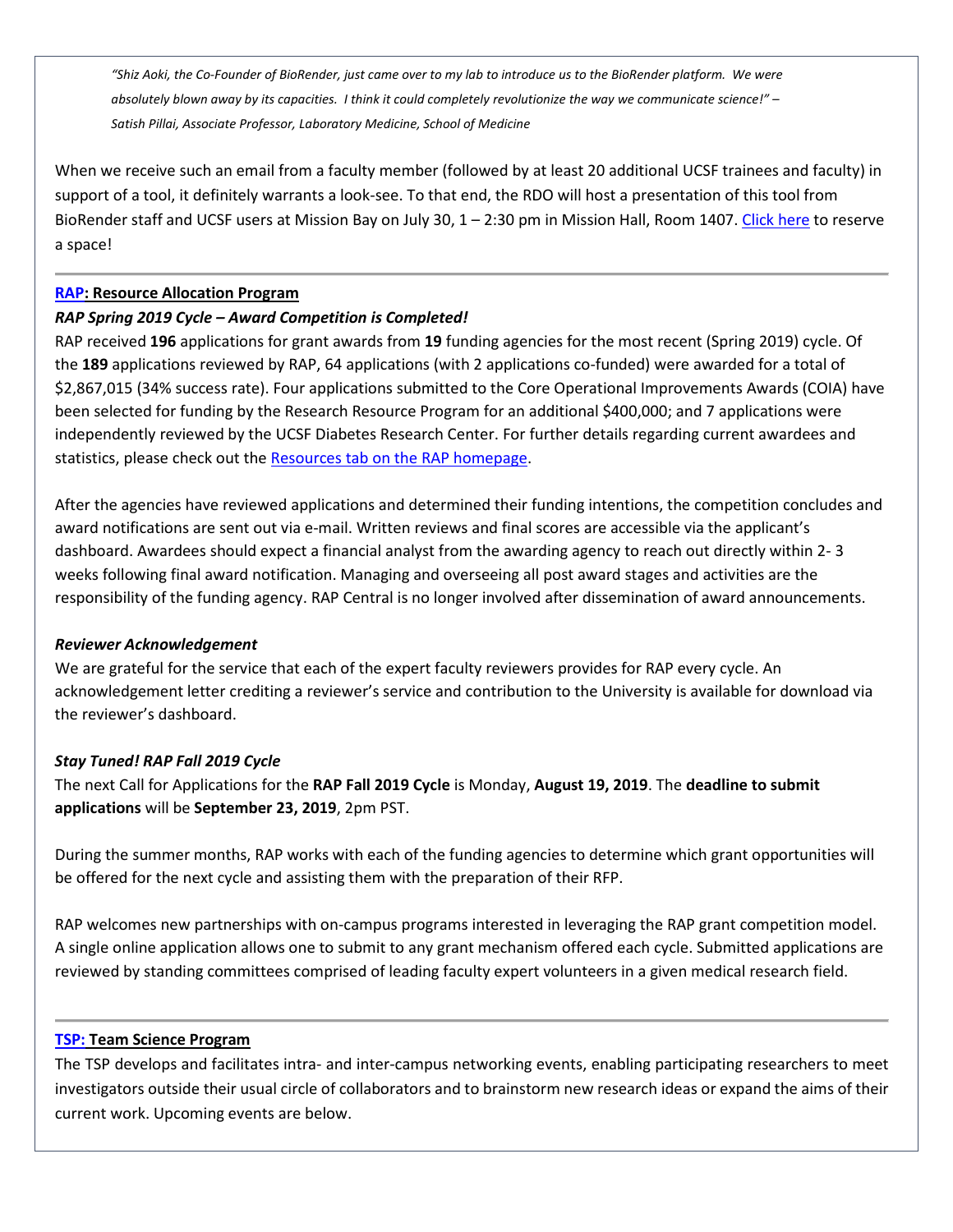If you manage a UCSF group with a mission that includes team building activities or you would like to add such activities to a new grant or renewal, get in touch with [Gretchen Kiser.](mailto:gretchen.kiser@ucsf.edu?subject=TSP%20inquiry)

# *Upcoming Events*

**Weill Institute Breaking Barriers Symposium:** Please join us for a special neuroscience community event hosted by the Weill Institute, in partnership with the Research Development Office, to celebrate findings from the Weill Award programs, followed by a timely look ahead with an overview of "BRAIN Initiative 2.0" federal funding opportunities, and concluding with a networking reception. This event is a great chance to form and renew collaborations across the clinical, translational, and basic neuroscience communities.

**Tell us what would make a difference for your research.** Take a quick 8-question survey to help shape how the Weill Institute for Neurosciences and the Research Development Office work together to develop BRAIN 2.0 resources for you and your collaborators. [Click to Complete Survey.](https://ucsf.co1.qualtrics.com/jfe/form/SV_5sBkSM6WoUggdSd)

# **Attendance is limited. Please RSVP by July 11, 2019 – [Click here](https://www.eventbrite.com/e/breaking-barriers-tickets-60139992336) to register.**

Questions? Please contact Weill Institute Program Manager - Shannon. Warto@ucsf.edu

# **[LSP:](http://rdo.ucsf.edu/limited-submission-program-lsp) Limited Submission Program**

### *Current LSOs of note:*

| <b>Internal Deadline</b>     | <b>Sponsor</b>           | <b>Opportunity Title</b>                                    |
|------------------------------|--------------------------|-------------------------------------------------------------|
| June 19 <sup>th</sup> , 2019 | Cookies for Kids' Cancer | <b>Clinical and Translational</b><br><b>Research Awards</b> |
| June 24 <sup>th</sup> , 2019 | Searle                   | Searle Scholars Program                                     |

### *Upcoming LSOs:*

Please see below for some limited submission opportunities (LSOs) we expect to announce over the next few months. Mark your calendars accordingly!

| <b>MONTH LSP TO</b><br><b>ANNOUNCE</b> | <b>Sponsor</b> | <b>Opportunity Title</b>                        |
|----------------------------------------|----------------|-------------------------------------------------|
| July                                   | Rita Allen     | Scholars Program                                |
| August                                 | Greenwall      | Faculty Scholars Program in<br><b>Bioethics</b> |

\*\*Please note: These LSOs are typically offered the same time each year. Both the availability and eligibility *requirements noted are approximate and subject to change.\*\**

**Important Links:** More information about the LSP & Current LSO listings: [rdo.ucsf.edu/LSP.](http://rdo.ucsf.edu/limited-submission-program-lsp)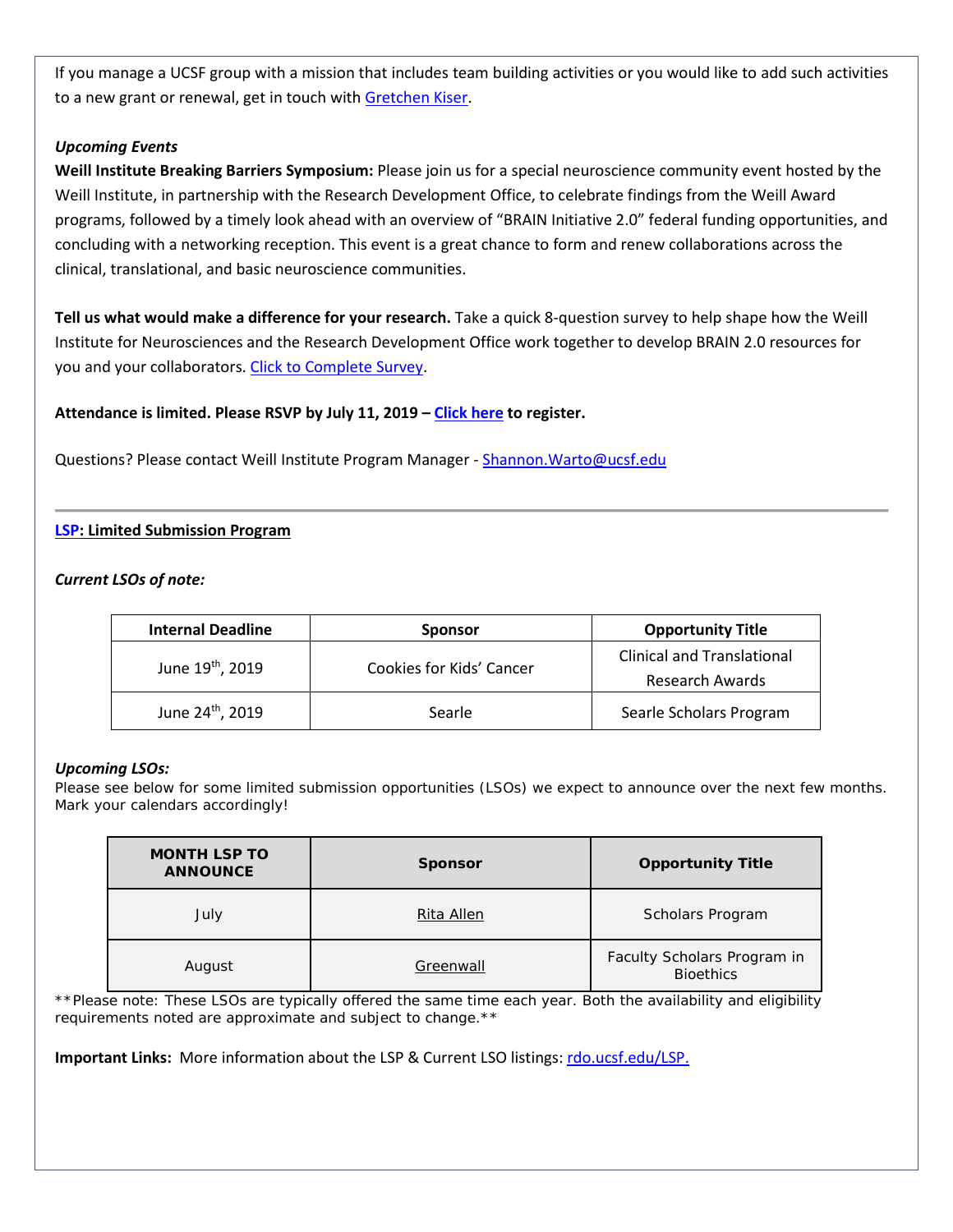# **[LGDP:](http://rdo.ucsf.edu/large-grant-development-program-lgdp) Large Grant Development Program**

Over the next two months, the LGDP and UCSF Corporate and Foundation Relations Office is offering support to two UCSF-led teams applying for the MacArthur Foundation's 100&Change award. This competition will award one team \$100 million to deliver real and measurable progress in solving a critical problem of our time. In 2016 (the last time the competition occurred), 2000 unique applications were submitted for this singular prize.

If your team is gearing up to prepare a large, multi-investigator proposal and would like some support from our Large Grant Development Program (LGDP), please reach out to the LGDP Manager, Kristin Dolan [\(kristin.dolan@ucsf.edu\)](mailto:kristin.dolan@ucsf.edu).

# **[3TS:](https://accelerate.ucsf.edu/training/t32-resources#tracking) T32 Trainee Tracking Program**

# *T32 NIH Updates from the T32 Trainee Tracking (3TS) Program*

- Beginning October 2019 the NIH will require all T32 progress reports Research Performance Progress Report (RPPR) to be submitted via the [NIH xTRACT](https://grants.nih.gov/grants/guide/notice-files/NOT-OD-18-133.html) tool.
- Due Dates for Competing T32 Renewal Applications:
	- o January 25
	- o *May 25*
	- o **September 25**

*Applicants should check with the relevant Institute or Center (IC), since some do not accept T series applications for all three receipt/review/award cycles. Applicants should refer to the IC Table of Contacts for information for each IC's scientific/research contact for the NRSA T32 program.*

- For an online library of successful training grant proposals and resources, please visit the [RDO Guides page.](https://guides.ucsf.edu/rdo/traininggrants)
- Letter on Discrimination Policies for NIH Training Grants: The University of California is committed to ensure policies, procedures, and oversight are in place to prevent discriminatory harassment and other discriminatory practices[. The Research Policy Analysis and Coordination](https://www.ucop.edu/research-policy-analysis-coordination/policies-guidance/discrimination-sexual-violence-and-harassment/index.html) site provides a link which will direct you to the University's letter.

The 3TS program will continue to post information regarding NIH training grant notifications on the **T32 Administrators Group Chatter** page on the Chatter page. To join the group send an email request to [Halima Mohammed Todd](mailto:Halima.Mohammed@ucsf.edu) or contact Halima through the link on the T32 [Administrators](https://ucsf.my.salesforce.com/_ui/core/chatter/groups/GroupProfilePage?g=0F9A00000004SyW) Group Chatter page.

The 3TS program can produce the following tables for your T32 renewal application:

- Table 2 Participating Faculty Members
- Table 3 Federal Institutional Research Training Grants & Related Support Available to Participating Faculty Members (Overlapping Faculty)
- Table 4 Research Support of Participating Faculty Members
- Table 5 Publications of Trainees
- Table 8 Program Outcomes

We are here to support and guide you through your T32 grants submissions process. Contact [Halima Mohammed Todd](mailto:Halima.Mohammed@ucsf.edu) if you have questions.

# **RDO Updates and Outreach Activities**

# Would you like to inform your faculty of the menu of services and resources available through the RDO?

We are looking for opportunities to speak to groups of faculty to inform them of the programs and resources available through the RDO. Please contact us at [rdoinfo@ucsf.edu](mailto:rdoinfo@ucsf.edu) if you think you could open a time slot for us to speak at your next faculty meeting.